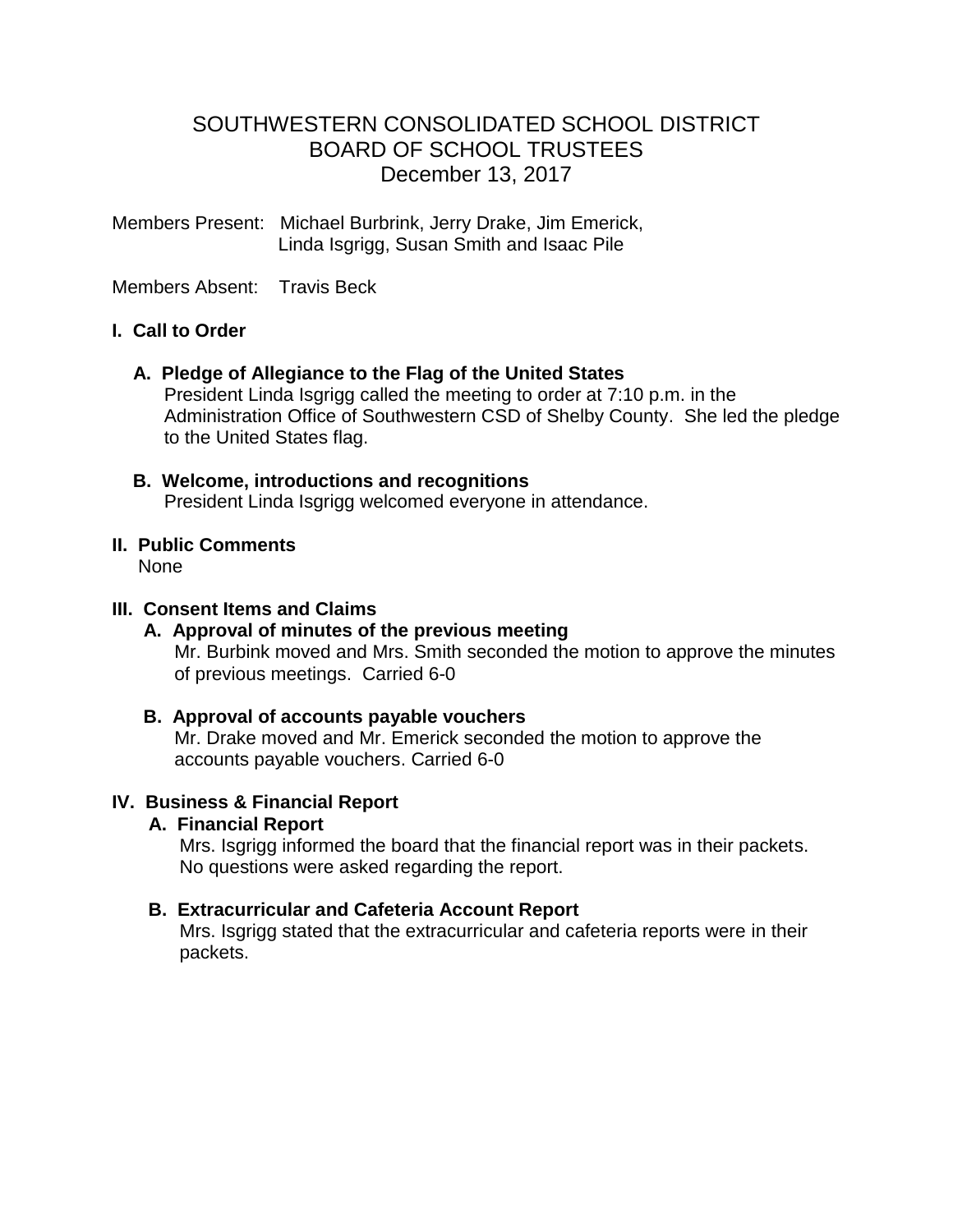### **V. New Business**

# **A. First reading of NEOLA policies Volume 30, No. 1**

No action was required.

## **B. Recommend the acceptance of donations**

- \$17,407.32 for the Teacher Appreciation Grant from the state of Indiana
- \$100.00 from the Fidelas Class at Flat Rock Christian for the Spartan Cupboard
- \$140.00 from Karl and Teresa Nading for the Spartan Cupboard.
- \$100.00 from Mt. Auburn Christian Church for the Spartan Cupboard
- \$63.83 from Office Depot/Office Max for Southwestern Elementary
- \$100.00 from Shelby Farm Supply, Inc. for the SWE Robotics Club

Mr. Emerick moved and Mrs. Smith seconded. Carried 6-0

## **C. Recommend approval to transfer year-end appropriations, inter-fund transfers and pay year end claims**

Mr. Burbrink moved and Mrs. Smith seconded. Carried 6-0

### **D. Recommend the adoption of a Resolution to transfer \$75,000.00 from the Bus Replacement Fund and \$100,000.00 from the Transportation Fund to the Rainy Day Fund**

Mr. Pile moved and Mrs. Smith seconded. Carried 6-0

# **E. Recommend adoption of the 2018-19 school calendar**

Mr. Pile moved and Mrs. Smith seconded. Carried 6-0

### **F. Recommend approval of B&H Electric's quote to install new LED parking lot lights and exterior building lights at \$30,594.25 for payment in December**

Mr. Burbrink moved and Mrs. Smith seconded. Carried 6-0

### **G. Other**

 **Recommend adoption of a resolution to authorize the use of gift cards for the Comprehensive Counseling Initiative Planning Grant only**

Mr. Burbrink moved and Mrs. Smith seconded. Carried 6-0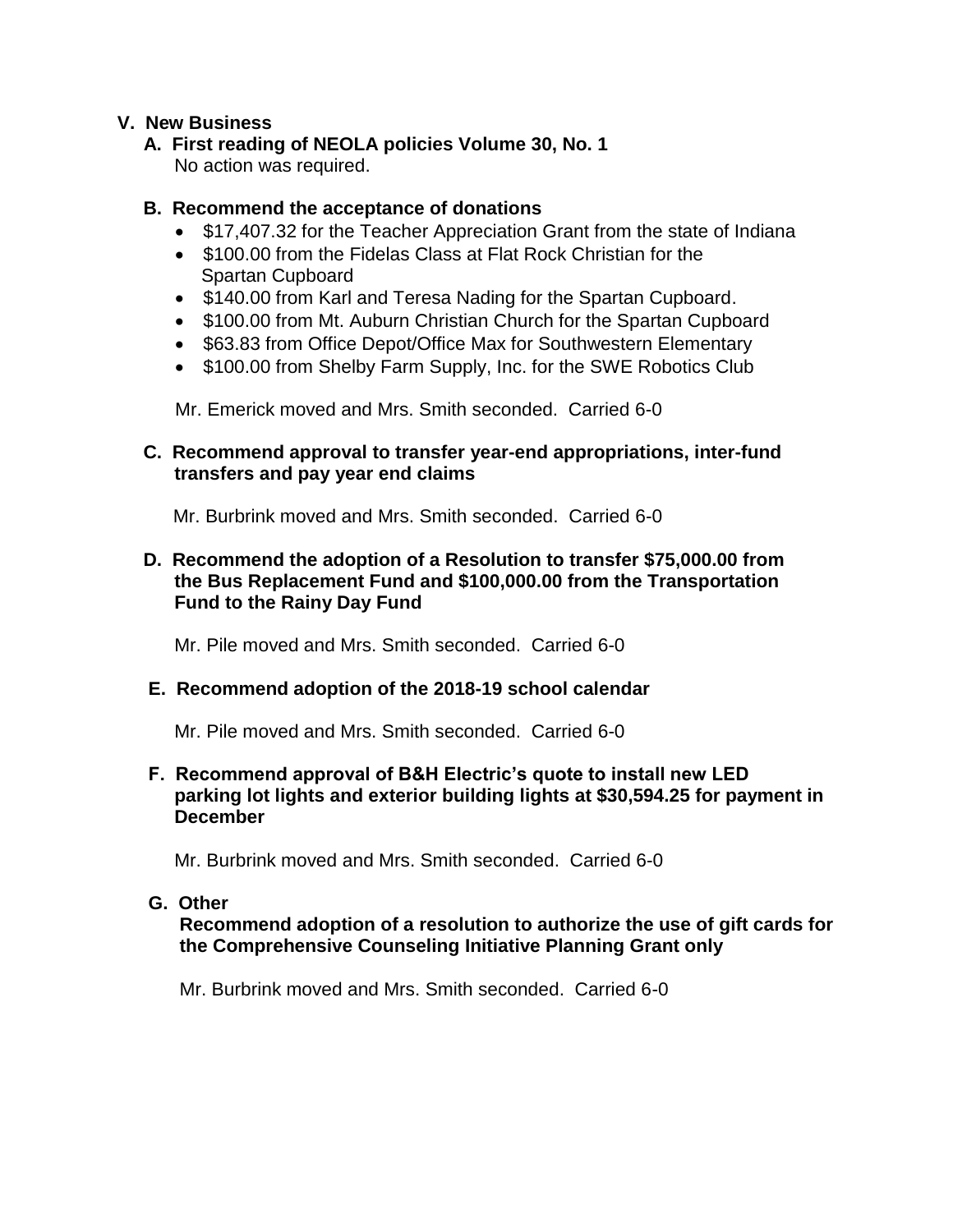### **VI. Reports & Presentations**

### **A. Principal Reports**

Mr. Edwards told the board that Mclass and Engrade middle of the year testing has been completed. He mentioned that the focus during early release has been professional learning communities where the teachers meet in groups and read the data. This helps them to improve instruction so students can better understand what they are being taught. Mr. Edwards told the board that the Robotics Team had a competition and it was really fun to watch the children and their excitement during the competition.

 Mr. Chase gave the board members an overview of the newly adopted Graduation Pathways and what this could mean to our students. He said that this will affect our current  $7<sup>th</sup>$  graders and as always we will do what is best for our kids. Mr. Chase said that he would keep the board informed as ECA, ILEARN and ISTEP transition to Graduation Pathways.

### **B. Business Manager**

Mrs. Bedwell reported to the board the findings of the independent ECA audit. She said that the elementary and high school were both using incorrect forms with payments and the correct forms will be ordered and the treasurers will start using them when they are received. Mrs. Bedwell also said that it was noted that the elementary treasurer was signing as the preparer of the claim form and the auditor of the supporting documents. It was also noted that a stamp was used for the principal's signature and it was unclear if the principal had seen the paperwork. Mrs. Bedwell said that now the treasurer and the principal both sign all claims for payment. It was also noted that a hand written correction was made without any review initials which has also been corrected. Mr. Pile asked Mrs. Bedwell who would be overseeing these changes and making sure the corrections were made. Mrs. Bedwell said that she would be overseeing these corrections.

# **C. Facilities Maintenance Director**

 Mr. Cooper informed the board that the greenhouse project was completed. He said that now it was ready for Mrs. Meyer's use in the Spring. He told the board that he would have the bill for the parking lot and exterior building lights from B&H paid in December. It was asked if a shield could be purchased to protect the lights over the stands on the track to prevent the birds from making a mess on the stands. Mr. Cooper said that he would look into it.

### **D. Superintendent Report**

 Dr. Maurer informed the board members about the Spartan backdrop that we purchased. She said that the backdrop would be used in a variety of ways: one being the backdrop for Emmy Wendling, our 2018 Lilly Scholarship winner. Dr. Maurer presented a video of Emmy calling her Mother and telling her the news about winning the scholarship.